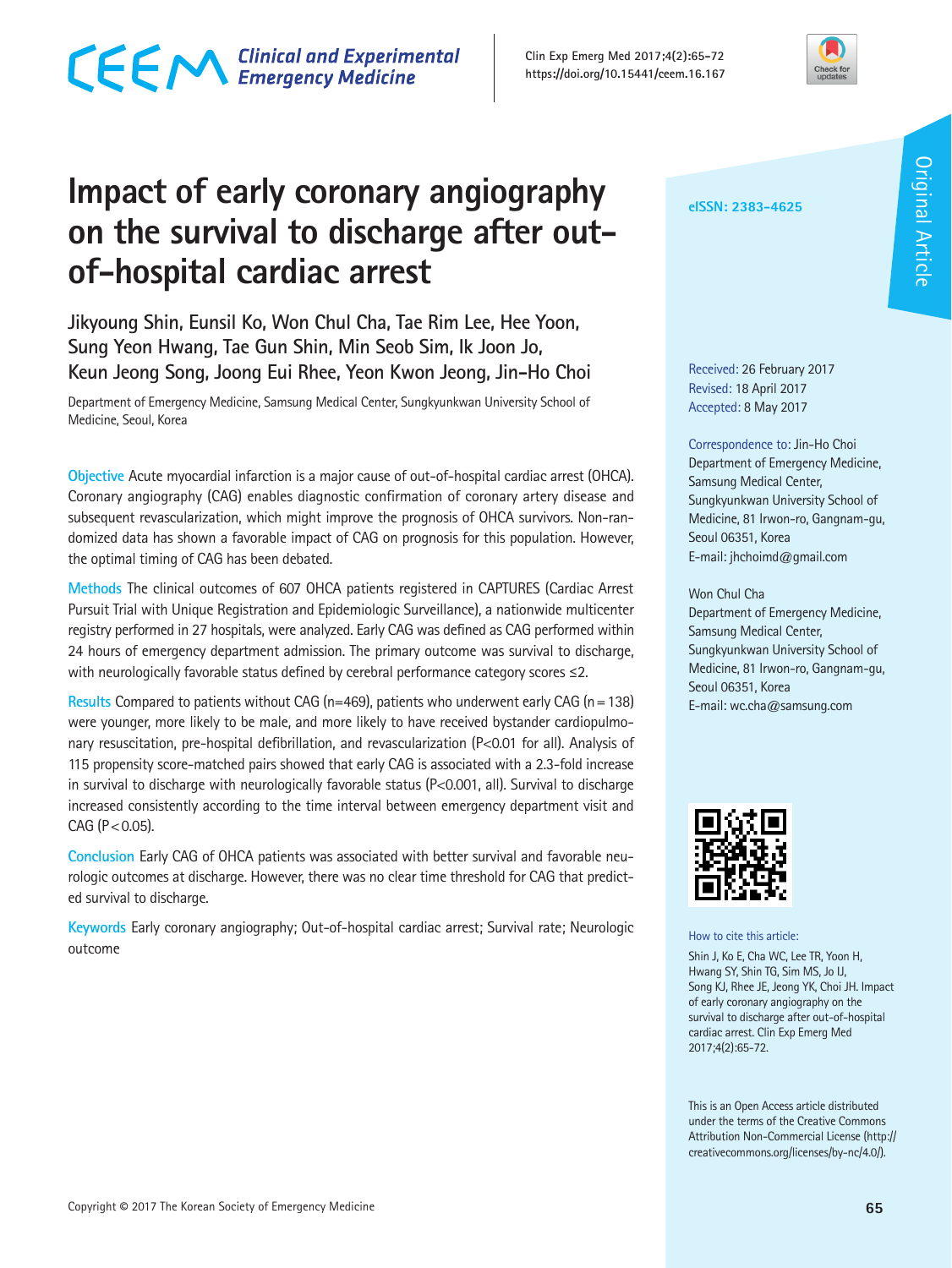### **Capsule Summary**

#### **What is already known**

*Early coronary angiography after out-of-hospital cardiac arrest enables diagnostic confirmation of coronary artery disease and subsequent revascularization, which might improve the prognosis of out-of-hospital cardiac arrest survivors. However, clinical research on the topic is limited and the optimal timing of coronary angiography after cardiac arrest is not yet known.*

#### **What is new in the current study**

*This nationwide multicenter study showed that early coronary angiography within 24 hours of admission was associated with better survival and neurologic outcomes after out-of-hospital cardiac arrest. There was no clear threshold in the timing of early coronary angiography.*

## **INTRODUCTION**

Sudden cardiac death is a major complication of coronary artery vascular disease.1,2 Current clinical guidelines recommend immediate coronary angiography (CAG) after return of spontaneous circulation (ROSC) for out-of-hospital cardiac arrest (OHCA) patients presenting with ST segment elevation.<sup>3</sup> Even when there is no evidence of cardiac cause, CAG is recommended within 2 hours of admission after ROSC.<sup>4</sup> However, early identification of acute myocardial ischemia by electrocardiography in the setting of OHCA is challenging.<sup>5-7</sup> Performing CAG early in such clinical situations might enable early diagnostic confirmation of coronary artery disease and subsequent revascularization or hemodynamic support, thereby improving clinical outcomes. Prior clinical studies have shown improved clinical outcomes after CAG in OHCA patients.<sup>7-9</sup> However, most of these studies lack controls and a multicenter-study design. The optimal timing of CAG after OHCA in patients without ST segment elevation is still debated. We investigated the effect of early CAG after OHCA using a large nationwide OHCA registry in Korea.

### **METHODS**

### **Patients**

The Cardiac Arrest Pursuit Trial with Unique Registration and Epidemiologic Surveillance (CAPTURES) is a prospective, nationwide, multicenter, and dynamic registry of OHCA aimed at identifying the etiology of acute cardiac arrest in Korea. CAPTURES collects data on all emergency medical service (EMS) activated OHCA events without a definite non-cardiac cause of arrest, such as major trauma or end-stage malignancy. The registry includes data regarding patient clinical characteristics, pre-hospital time variables, and in-hospital outcomes at enrolling sites. From March 2014 to December 2014, a total of 1,616 OHCA patients were identified from 27 hospitals. Patients were excluded if they did not achieve ROSC  $(n=883)$ , were aged <18 years  $(n=19)$ , were not transferred by EMS ( $n=4$ ), or had incomplete data ( $n=45$ ). Patients with sustained ROSC and sinus rhythm did not have important clinical variables recorded before emergency department (ED) arrival and were therefore excluded on the basis of incomplete data. In addition, patients who underwent CAG after 24 hours were considered as requiring "non-urgent CAG" and were not included  $(n=58)$ . Therefore, a total of 607 patients were enrolled in the study (Fig. 1).

### **Clinical variables**

Pre-hospital patient-level data including age, sex, location of arrest (public, home, or healthcare), witnessed state, provision of bystander cardiopulmonary resuscitation, pre-hospital defibrillation, and pre-hospital electrocardiography, dichotomized as shockable or non-shockable rhythm, were assessed. The time of the EMS call, EMS arrival, and arrival to ED were assessed and used for calculations of response time (from EMS call to EMS arrival), transfer time (from EMS arrival to ED arrival), and ROSC time (from EMS call time to ROSC).

In-hospital data included intubated status, use of intravenous inotropic agents, therapeutic hypothermia, time from ED arrival to CAG, mechanical circulatory support, which included an intraaortic balloon pump and extracorporeal membrane oxygenation, and revascularization, which included the use of thrombolytic agents, percutaneous coronary revascularization, and bypass surgery. Cardiovascular risk factors, including diabetes, hypertension, and current smoking status, were also assessed.

Early CAG was defined as CAG performed within 24 hours of arrival to ED. The primary endpoint was survival to discharge with favorable neurological status, defined by cerebral performance category scores  $\leq$  2 within 90 days.<sup>10</sup> The secondary outcome was survival to discharge within 90 days.

### **Statistical analysis**

Continuous parameters are expressed as median (1st to 3rd quar-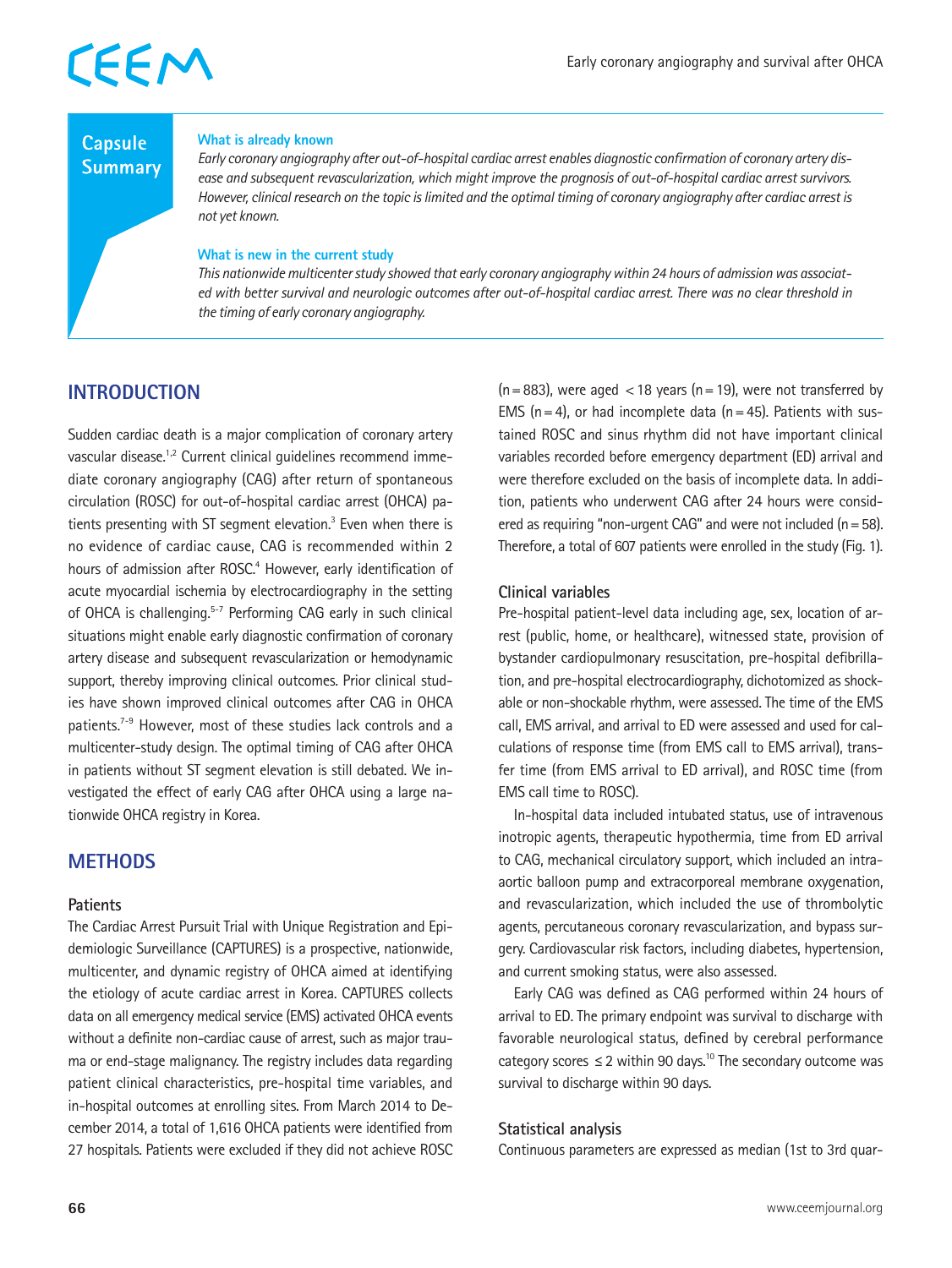# EEM



**Fig. 1.** Study flow. OHCA, out-of-hospital cardiac arrest; CAPTURES, Cardiac Arrest Pursuit Trial with Unique Registration and Epidemiologic Surveillance; CAG, coronary angiography; ROSC, return of spontaneous circulation.

tiles). Continuous and categorical parameters were compared using the Mann-Whitney U-test or Fisher's exact test, as appropriate. The clinical outcomes of patients with early CAG and patients without CAG were compared using Cox's proportional hazard model and logistic regression and expressed as hazard ratios (HR) and odds ratios (OR). The dose-response relationship between CAG time and survival was assessed by the Jonckheere-Terpstra test for trend. Both unadjusted data and propensity score-matched data, based on the predicted probability of being assigned to early CAG, were analyzed. The propensity score-matched dataset was created by using propensity scores calculated with the following covariates: age, sex, location of arrest, bystander cardiopulmonary resuscitation, pre-hospital defibrillation, ROSC time, intubation, use of inotropic agents, and hypothermia. These clinical variables showed statistically significant differences between the two groups by univariate analysis, as shown in Table 1. The survival analysis was conducted using ED arrival to discharge time or death time to distinguish between patients who underwent early CAG or no CAG. R ver. 3.2.5 (R Foundation for Statistical Computing, Vienna, Austria) was used for all statistical analyses. Statistical significance was defined by a two-tailed P-value  $< 0.05$ .

### **RESULTS**

Compared to patients without CAG ( $n=469$ , 77%), patients who underwent early CAG within 24 hours ( $n=138$ , 23%) were younger (median age, 58 vs. 65 years), more likely to be male (89% vs. 66%), and more likely to be treated by bystander cardiopulmonary resuscitation (56% vs. 42%), pre-hospital defibrillation (72% vs. 27%), and revascularization (50% vs. 3%) (Table 1). The unadjusted rates of survival to discharge and neurologically favorable discharge were higher in patients with early CAG compared to patients without CAG (66% vs. 22% and 52% vs. 10%, respectively;  $P < 0.001$  for all) (Table 2).

To reduce confounding and indication bias, 115 propensity scorematched pairs were prepared based on the predicted probability of being assigned to early CAG (Table 3). The appropriateness of matching was confirmed by achieving covariate balance between both groups. Superior clinical outcomes of patients with early CAG compared with patients without CAG persisted after propensity score-matched analysis (62% vs. 37% and 49% vs. 20%, respectively; P<0.001 for all) (Table 4). These clinical outcomes are depicted in Fig. 2.

Survival analysis showed that early CAG was associated with more than a 3-fold increase in survival to discharge with neurologically favorable status or survival to discharge alone (HR, 3.6; 95% confidence interval [CI], 2.8 to 4.7; OR, 6.8; 95% CI, 4.5 to 0.3 and HR, 4.0; 95% CI, 3.0 to 5.5; OR, 10.5; 95% CI, 6.8 to 16.6, respectively; P<0.001, all). In the analysis of propensity-matched pairs, early CAG showed a 2-fold increase in survival to discharge with neurologically favorable status or survival to discharge alone (HR, 2.3; 95% CI, 1.6 to 3.3; OR, 3.8; 95% CI, 2.1 to 6.8 and HR, 2.3; 95% CI, 1.6 to 3.1; OR, 2.7; 95% CI, 1.6 to 4.6, respectively; P<0.001 for all) (Table 5).

The timing of early CAG and survival to discharge are shown in Fig. 3. Most (78%) early CAGs were performed within 3 hours of ED arrival. Interestingly, there was a significant increase in survival to discharge according to the time interval between ED ar-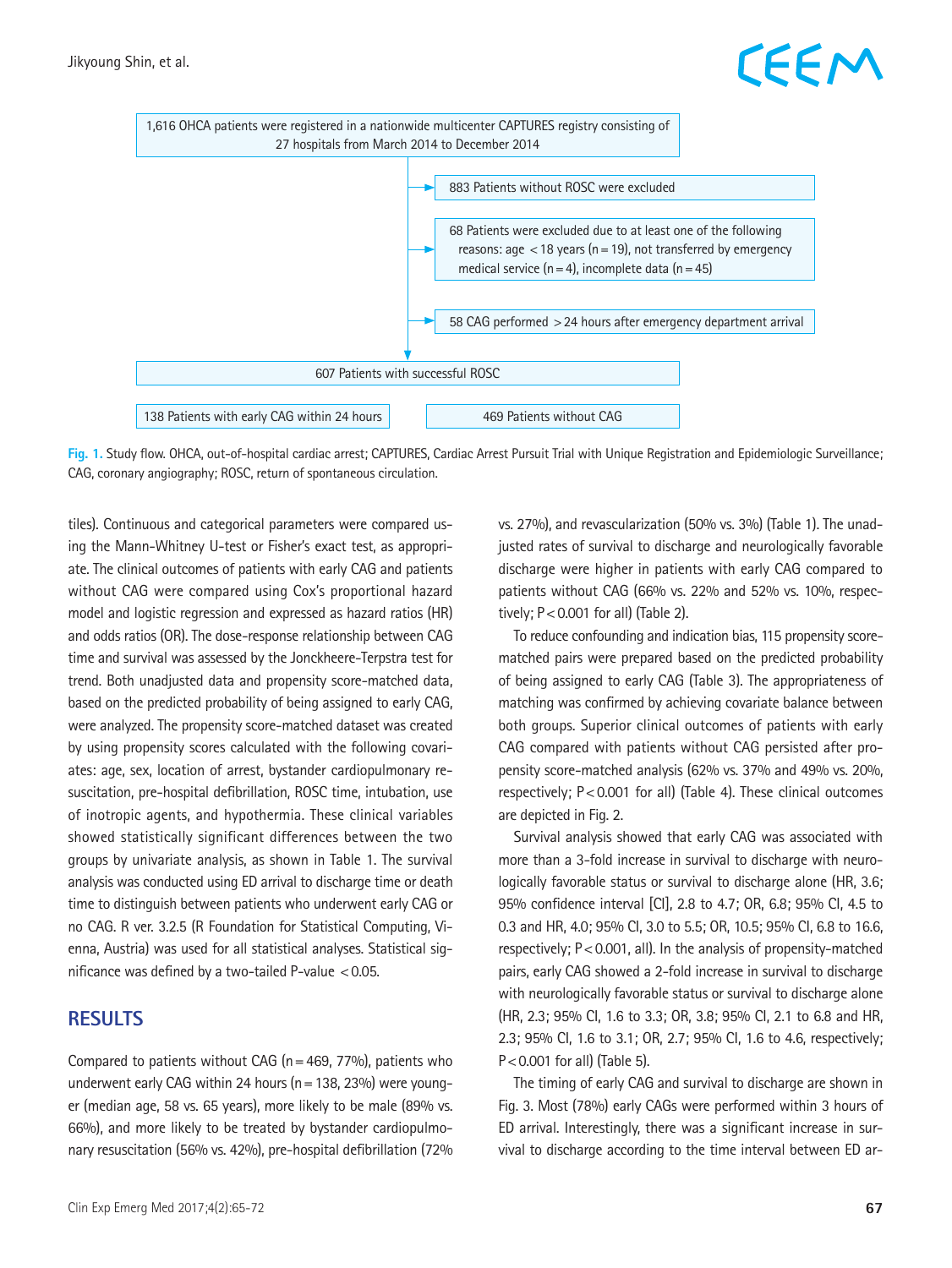#### **Table 1.** Pre-hospital clinical characteristics and hospital course

|                                                              | Early CAG $(n = 138)$ | No CAG $(n=469)$ | P-value |
|--------------------------------------------------------------|-----------------------|------------------|---------|
| Pre-hospital presentation                                    |                       |                  |         |
| Age (yr)                                                     | $58(50-68)$           | $65(52-77)$      | 0.001   |
| Sex, male                                                    | 123 (89)              | 307 (66)         | < 0.001 |
| Location                                                     |                       |                  |         |
| Public                                                       | 64 (46)               | 129 (28)         | < 0.001 |
| Home                                                         | 47 (34)               | 282 (60)         |         |
| Healthcare                                                   | 16(12)                | 51(11)           |         |
| Other                                                        | 11(8)                 | 7(2)             |         |
| Witnessed arrest                                             | 106(77)               | 325 (69)         | 0.13    |
| <b>Bystander CPR</b>                                         | 77 (56)               | 195 (42)         | 0.004   |
| Pre-hospital ECG rhythm <sup>a)</sup>                        |                       |                  |         |
| Shockable                                                    | 97 (70)               | 116 (25)         | < 0.001 |
| Non-shockable                                                | 40 (29)               | 348 (74)         |         |
| Pre-hospital defibrillation                                  | 99 (72)               | 125(27)          | < 0.001 |
| ED arrival during weekend (Saturday or Sunday)               | 47 (34)               | 137 (29)         | 0.33    |
| ED arrival during non-business hours ( $<$ 8 am or $>$ 5 pm) | 31(23)                | 134 (29)         | 0.19    |
| Response time (min)                                          | $6(5-9)$              | $6(5-8)$         | 0.80    |
| Transfer time (min)                                          | $20(14-48)$           | 19 (14-30)       | 0.29    |
| ROSC time (min)                                              | 29 (18-43)            | $34(27-45)$      | 0.001   |
| Cardiovascular risk factors                                  |                       |                  |         |
| <b>Diabetes</b>                                              | 28 (20)               | 109 (23)         | 0.66    |
| Hypertension                                                 | 60 (44)               | 182 (39)         | 0.61    |
| Smoking                                                      | 83 (60)               | 175 (37)         | < 0.001 |
| Hospital course                                              |                       |                  |         |
| Intubation                                                   | 120 (87)              | 446 (95)         | 0.002   |
| Use of inotropes                                             | 95 (69)               | 361 (77)         | 0.07    |
| Therapeutic hypothermia                                      | 65 (47)               | 100(21)          | < 0.001 |
| Temporary pacemaker                                          | 5(4)                  | 5(1)             | 0.10    |
| Mechanical circulatory support                               | 39 (28)               | 9(2.2)           | < 0.001 |
| <b>IABP</b>                                                  | 18 (13)               | 1(0.2)           | < 0.001 |
| <b>ECMO</b>                                                  | 21(15)                | 8(2)             | < 0.001 |
| Revascularization                                            | 69 (50)               | 15(3)            | < 0.001 |
| PCI                                                          | 60(44)                | 0(0)             | < 0.001 |
| Bypass surgery <sup>b)</sup>                                 | 3(2)                  | 2(0.4)           | 0.14    |
| Thrombolysis                                                 | 15(11)                | 13(3)            | < 0.001 |

Values are presented as median (interquartile range) or number (%). Six cases without pre-hospital ECG rhythm were excluded from the table.

CAG, coronary angiography; CPR, cardiopulmonary resuscitation; ECG, electrocardiography; ED, emergency department; ROSC, return of spontaneous circulation; IABP, intra-aortic balloon pump; ECMO, extracorporeal membrane oxygenation; PCI, percutaneous coronary intervention.

a)Definitive ST elevation was found only in 7 cases. Therefore, a separate analysis for ST elevation ECG was not performed. <sup>b)</sup>Bypass surgery was performed after coronary angiography beyond 24 hours.

#### **Table 2.** Clinical outcome

|                                     | Early CAG<br>$(n = 138)$ | No CAG<br>$(n = 469)$ | P-value |
|-------------------------------------|--------------------------|-----------------------|---------|
| Survival at discharge               | 91 (66)                  | 104 (22)              | < 0.001 |
| Cerebral performance category score |                          |                       | < 0.001 |
| 1                                   | 66 (48)                  | 36(8)                 |         |
| $\overline{2}$                      | 6(4)                     | 8(2)                  |         |
| 3                                   | 4(3)                     | 15(3)                 |         |
| $\overline{4}$                      | 15(11)                   | 38(8)                 |         |
| 5                                   | 47 (34)                  | 372 (79)              |         |
| $\leq$ 2                            | 72 (52)                  | 44 (10)               | < 0.001 |

Values are presented as number (%).

CAG, coronary angiography.

rival and CAG in both the unadjusted and propensity score-matched analyses ( $P < 0.05$  for all) (Fig. 3).

### **DISCUSSION**

In this analysis of a nationwide multicenter registry, propensity score-matched patients who underwent early CAG after OHCA had 2.3-fold higher odds of survival with a favorable neurologic status, compared with patients without CAG.

An organized team approach, including transfer, hypothermia, and interventional procedures, is being emphasized for optimal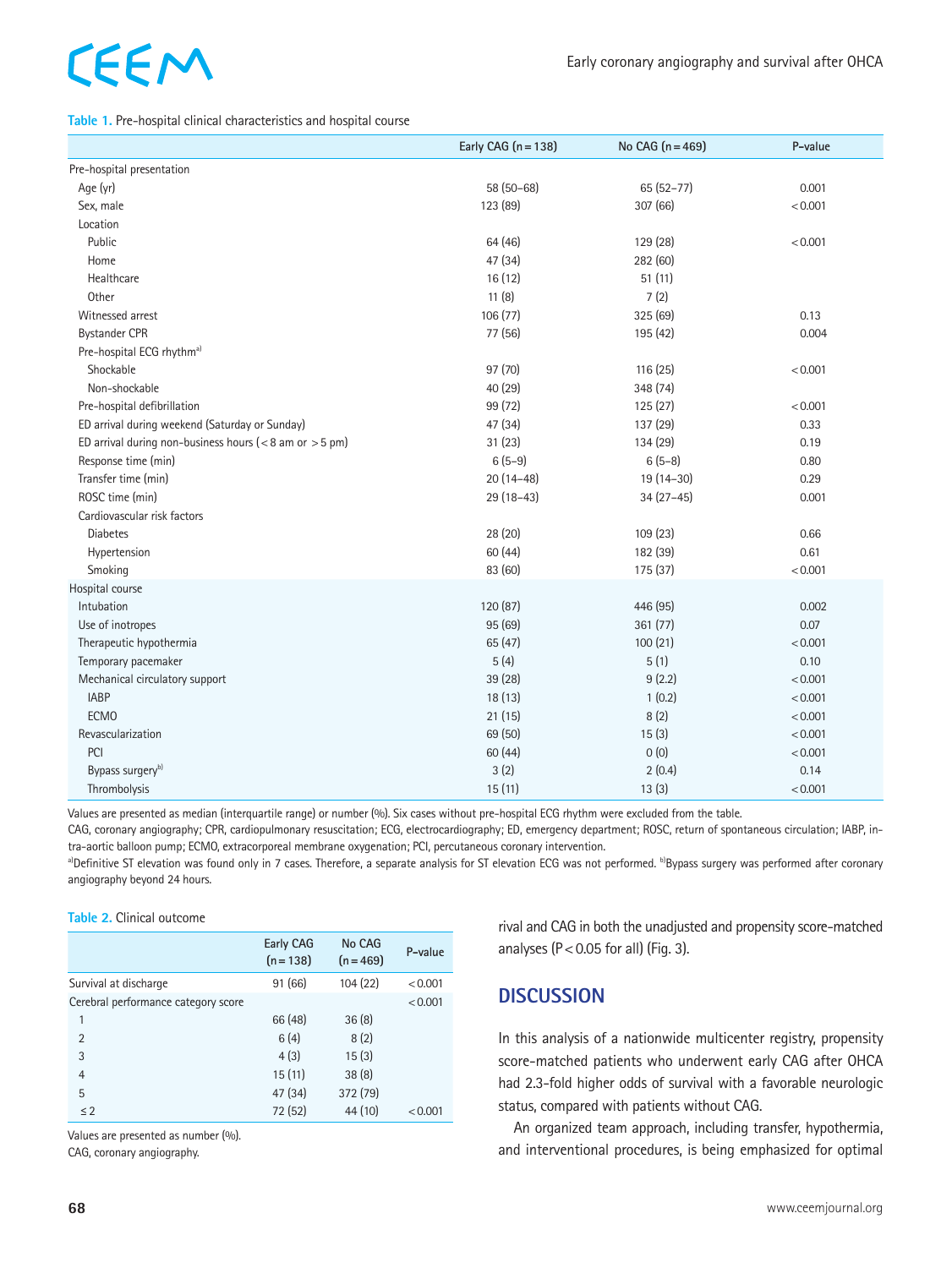#### **Table 3.** Pre-hospital clinical characteristics and hospital course, propensity score-matched

|                                                              | Early CAG $(n = 115)$ | No CAG $(n = 115)$ | P-value |
|--------------------------------------------------------------|-----------------------|--------------------|---------|
| Pre-hospital presentation                                    |                       |                    |         |
| Age (yr)                                                     | 57 (50-69)            | 59 (46-72)         | 0.88    |
| Sex, male                                                    | 100(87)               | 94 (82)            | 0.36    |
| Location                                                     |                       |                    |         |
| Public                                                       | 49 (42)               | 56 (49)            | 0.02    |
| Home                                                         | 40 (35)               | 48 (42)            |         |
| Healthcare                                                   | 16(14)                | 10(9)              |         |
| Other                                                        | 10(9)                 | 1(1)               |         |
| Witnessed arrest                                             | 89 (77)               | 89 (77)            | 0.60    |
| <b>Bystander CPR</b>                                         | 60 (52)               | 64 (56)            | 0.69    |
| Pre-hospital electrocardiography rhythm                      |                       |                    |         |
| Shockable                                                    | 75 (69)               | 65 (50)            | 0.50    |
| Non-shockable                                                | 40 (31)               | 50(50)             |         |
| Pre-hospital defibrillation                                  | 76 (66)               | 80 (70)            | 0.67    |
| ED arrival during weekend (Saturday or Sunday)               | 40 (35)               | 35(30)             | 0.57    |
| ED arrival during non-business hours ( $<$ 8 am or $>$ 5 pm) | 25(22)                | 26(23)             | 1.00    |
| Response time (min)                                          | $6(5-9)$              | $6(5-8)$           | 0.67    |
| Transfer time (min)                                          | $21(14-46)$           | $20(15-34)$        | 0.97    |
| ROSC time (min)                                              | 29 (20-42)            | $31(22 - 44)$      | 0.35    |
| Cardiovascular risk factors                                  |                       |                    |         |
| <b>Diabetes</b>                                              | 24(20)                | 16(14)             | 0.46    |
| Hypertension                                                 | 51(44)                | 38 (33)            | 0.20    |
| Smoking                                                      | 65(57)                | 57 (50)            | 0.19    |
| Hospital course                                              |                       |                    |         |
| Intubation                                                   | 106 (92)              | 107 (93)           | 1.00    |
| Use of inotropic                                             | 81 (70)               | 88 (77)            | 0.37    |
| Therapeutic hypothermia                                      | 48 (42)               | 48 (42)            | 1.00    |
| Temporary pacemaker                                          | 5(4)                  | 1(1)               | 0.22    |
| Mechanical circulatory support                               | 35(31)                | 4(4)               | < 0.001 |
| <b>IABP</b>                                                  | 16(14)                | 1(1)               | < 0.001 |
| <b>ECMO</b>                                                  | 19(17)                | 3(3)               | 0.001   |
| Revascularization                                            | 55 (48)               | 3(3)               | < 0.001 |
| PCI                                                          | 50 (44)               | 0(0)               | < 0.001 |
| Bypass surgery                                               | 3(3)                  | 0(0)               | 0.25    |
| Thrombolysis                                                 | 11(10)                | 3(3)               | 0.05    |

Values are presented as median (interquartile range) or number (%).

CAG, coronary angiography; CPR, cardiopulmonary resuscitation; ED, emergency department; ROSC, return of spontaneous circulation; IABP, intra-aortic balloon pump; ECMO, extracorporeal membrane oxygenation; PCI, percutaneous coronary intervention.

| Table 4. Clinical outcome of propensity score-matched groups |  |  |
|--------------------------------------------------------------|--|--|
|--------------------------------------------------------------|--|--|

|                                     | Early CAG<br>$(n = 115)$ | No CAG<br>$(n = 115)$ | P-value |
|-------------------------------------|--------------------------|-----------------------|---------|
| Survival at discharge               | 71 (62)                  | 43 (37)               | < 0.001 |
| Cerebral performance category score |                          |                       | < 0.001 |
| 1                                   | 50(43)                   | 21(18)                |         |
| $\overline{2}$                      | 6(5)                     | 2(3)                  |         |
| 3                                   | 4(3)                     | 7(6)                  |         |
| $\overline{4}$                      | 11(10)                   | 13(11)                |         |
| 5                                   | 44 (38)                  | 72 (63)               |         |
| $\leq$ 2                            | 56 (49)                  | 23(20)                | < 0.001 |

Values are presented as number (%).

CAG, coronary angiography.

post-resuscitation care of OHCA patients.<sup>11</sup> Performing CAG, which enables immediate confirmation of coronary artery disease followed by revascularization if necessary, has been reported to improve clinical outcomes of OHCA patients,<sup>7,9,12-14</sup> and was confirmed in this propensity score-matched analysis of a nationwide registry. Among patients who underwent early CAG, revascularization was performed in half of the patients, which might be a critical component in the acute care of these patients, potentially leading to better outcomes.

The definition of early CAG was not consistent in prior studies and ranged from 6 to 24 hours.<sup>7,9,12-14</sup> In this study, we assessed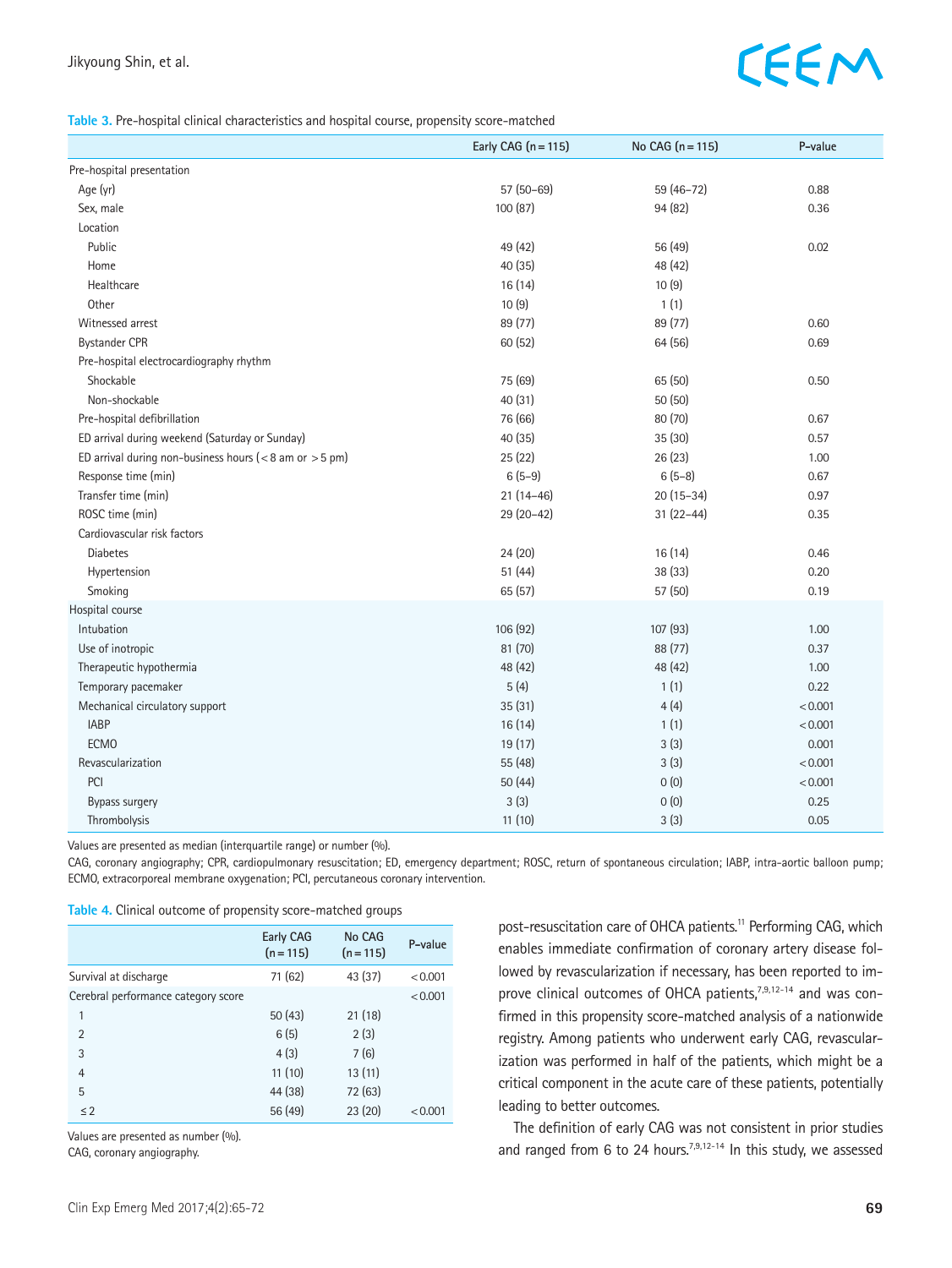

the relationship between the timing of early CAG and the resulting clinical benefits. Both the survival to discharge with favorable neurological status and survival to discharge alone increased ac-



**Fig. 2.** Clinical outcome. (A-D) Unadjusted and propensity scorematched survival analyses. (E) Standardized mean difference between the two groups was reduced to less than 0.1 after propensity score-matching. CPC, cerebral performance category; CAG, coronary angiography; CPR, cardiopulmonary resuscitation; ROSC, return of spontaneous circulation; SMD, standardized mean difference.

cording to the time interval between ED arrival and CAG (Fig. 3). As such, the optimal timing of early CAG for clinical benefit could not be determined. Better clinical outcomes in relatively late CAG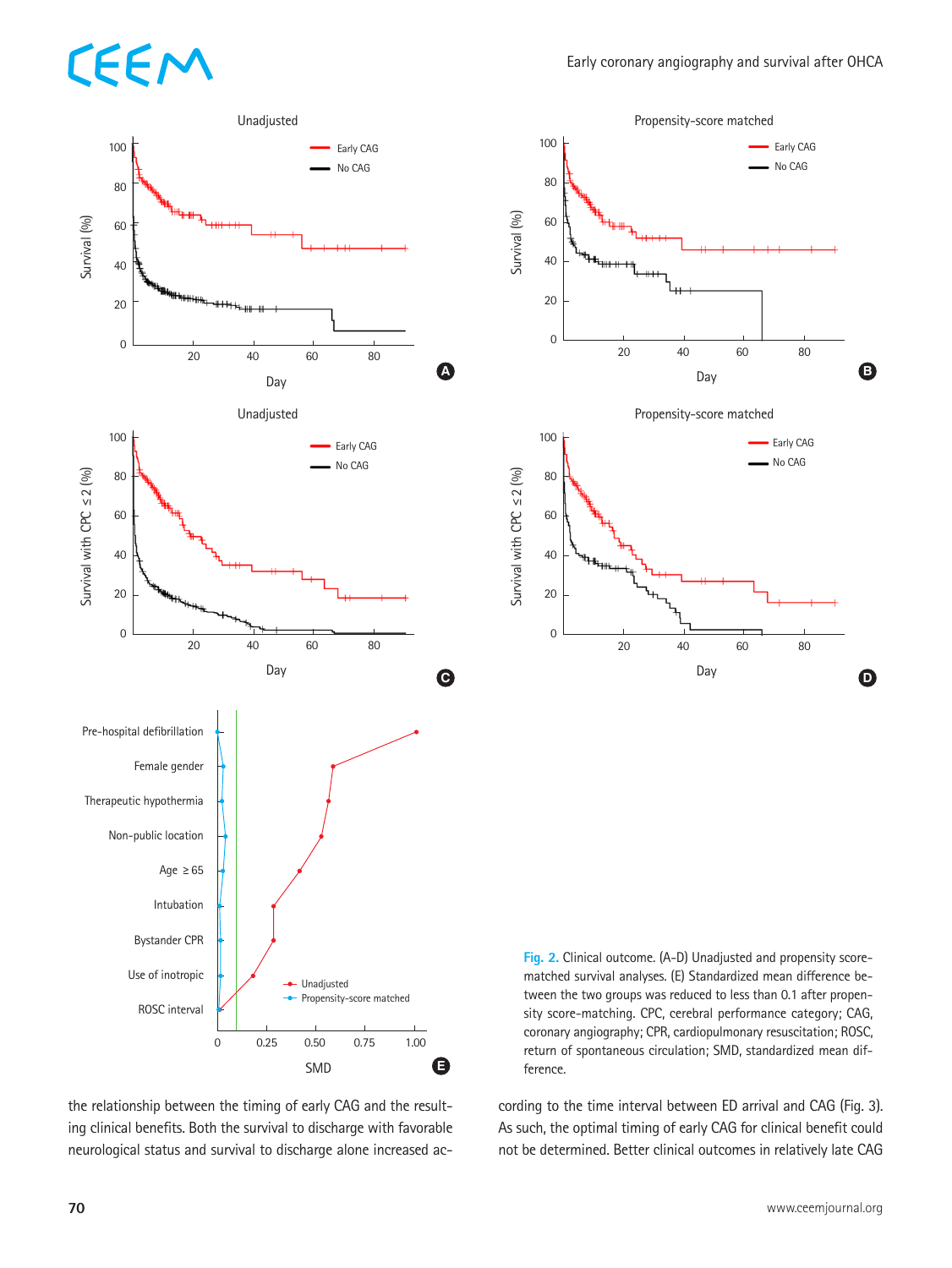#### **Table 5.** Unadjusted and propensity score-matched associations between coronary angiography and clinical outcomes

|                          | $CPC \leq 2$ at discharge<br>Hazard ratio (95% CI) | Survival at discharge<br>Hazard ratio (95% CI) | P-value | $CPC \leq 2$ at discharge<br>Odds ratio (95% CI) | Survival at discharge<br>Odds ratio (95% CI) | P-value |
|--------------------------|----------------------------------------------------|------------------------------------------------|---------|--------------------------------------------------|----------------------------------------------|---------|
| Unadjusted               | $3.6(2.8-4.7)$                                     | $4.0(3.0-5.5)$                                 | < 0.001 | $6.8(4.5-10.3)$                                  | $10.5(6.8 - 16.6)$                           | < 0.001 |
| Propensity score-matched | $2.3(1.6-3.1)$                                     | $2.3(1.6-3.3)$                                 | < 0.001 | $3.8(2.1 - 6.8)$                                 | $2.7(1.6-4.6)$                               | < 0.001 |

CPC, cerebral performance category; CI, confidence interval.



**Fig. 3.** Timing of coronary angiography and clinical outcome. (A) All patients who underwent early coronary angiography (CAG) and (B) propensity scorematched patients who underwent early CAG. CPC, cerebral performance category.

(between 3 to 24 hours) compared to very early CAG (within 3 hours) might reflect a selection bias, rather than a causal relationship. However, because most CAGs were performed within 3 hours of ED arrival, our results suggest that very early CAG might be important for better clinical outcomes. Further clinical studies are required to determine the optimal timing and maximal benefit of CAG for this extremely high-risk population.

Our study has several limitations. First, although multicenter registry data was used, the study period was relatively short, resulting in a moderate number of patients. Second, the transfer of patients initially sent to hospitals lacking percutaneous coronary intervention was not addressed. Third, the decision regarding CAG was subjective, as determined by physicians in each institute without pre-specified criteria. Fourth, propensity score-matched analysis is insufficient to assess the entire impact of CAG on clinical outcomes and does not account for multiple factors involved in the decision of CAG, such as functional status, non-cardiac comorbidities, and family or social factors. Fifth, neurological outcome was not assessed by an independent, blinded neurologist and had a limited follow-up duration. Sixth, despite being a nationwide multicenter registry, our results should not be extrapolated to all OHCA patients. Finally, this study is not a blind randomized study and thus it is possible that physicians performing

CAG in less severe OHCA patients led to more favorable outcomes.

In conclusion, in OHCA patients who achieved ROSC, early CAG was associated with better survival and favorable neurologic outcomes at discharge. There was no optimal CAG timing associated with better clinical outcomes; however, further clinical trials are warranted.

### **CONFLICT OF INTEREST**

No potential conflict of interest relevant to this article was reported.

### **ACKNOWLEDGMENTS**

This study was supported by the Korea Centers for Disease Control and Prevention.

### **REFERENCES**

- 1. Low LS, Kern KB. Importance of coronary artery disease in sudden cardiac death. J Am Heart Assoc 2014;3:e001339.
- 2. Stecker EC, Teodorescu C, Reinier K, et al. Ischemic heart dis-